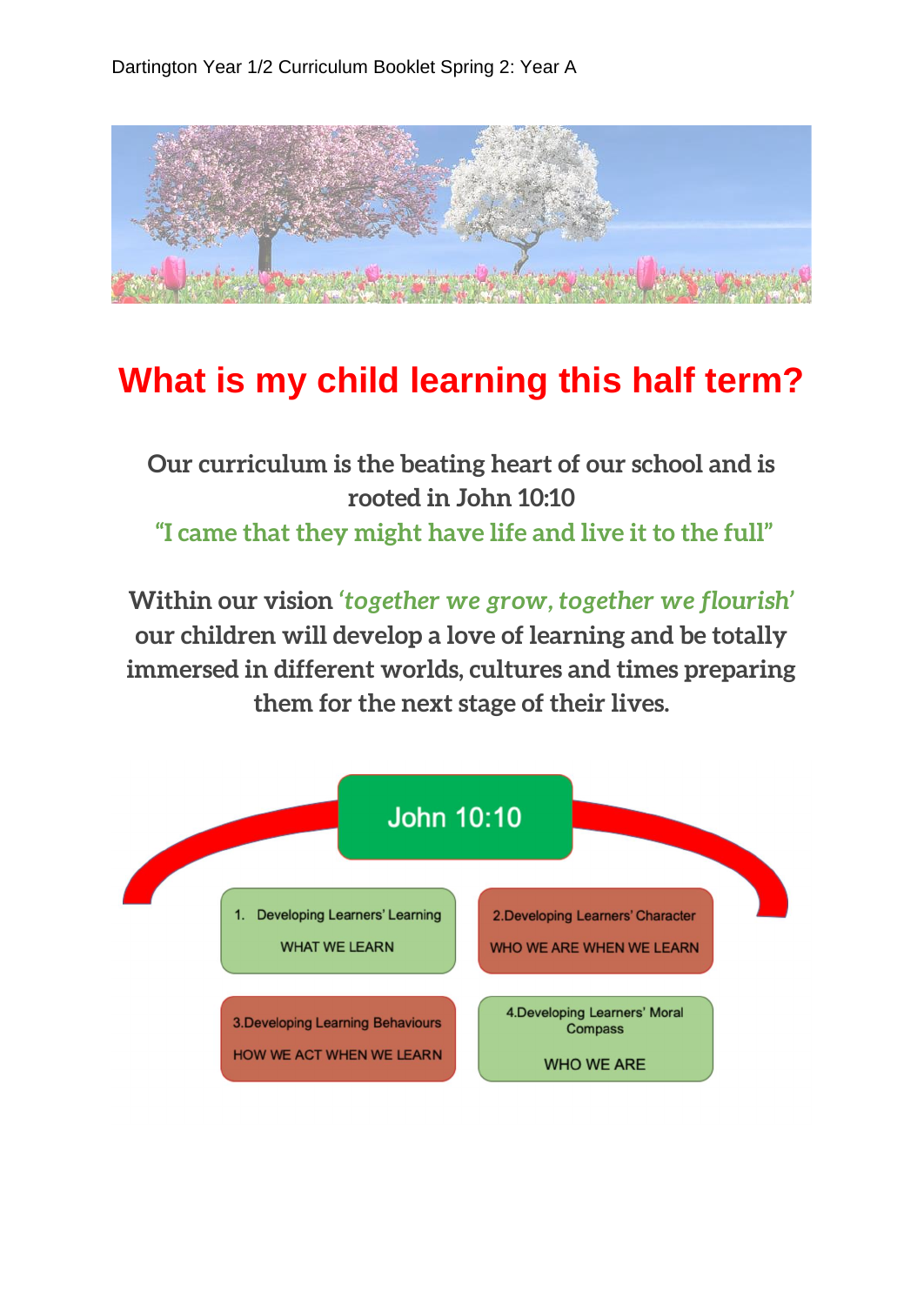

| <b>Spring 2</b>      | <b>Year 1/2</b>                                                                                                                                                                                                                                                                                                                                            |
|----------------------|------------------------------------------------------------------------------------------------------------------------------------------------------------------------------------------------------------------------------------------------------------------------------------------------------------------------------------------------------------|
| <b>Class Novel</b>   | Excitingly, each class will be choosing their own class novel this half term to help<br>children have more options over the types of texts that we share together as a<br>class and to provide children more access to new authors. The teachers will share<br>their chosen text with you once their classes have chosen!                                  |
| <b>Writing</b>       | In language and literacy, the children will be starting a new exciting writing<br>programme to help them stack sentences and create their own word banks of<br>verbs, adjectives and adverbs to help them write expanded noun sentences. Our<br>stories this term will be inspired by the books 'George and his Dragon' and 'How to<br>train your dragon.' |
| <b>Maths</b>         | In maths this term, Year 1 and Year 2 will have slightly different focuses. In Year 1,<br>we will be focusing on numbers 1-50 and using tens frames and part /whole<br>models. In Year 2, we will be learning about the properties of 2-D and 3-D shapes,<br>later moving on to fractions towards the end of the term.                                     |
| <b>Science</b>       | In science this term, children will be looking at food chains and where humans fit<br>within different food chains. We will also be looking at how human food chains can<br>vary depending on if we are vegetarian or vegan. We will be applying all of this<br>knowledge to make our own food chains at the end of term.                                  |
| <b>RE</b>            | During Spring 2, we will continue to learn about Judaism, especially the<br>importance of the Torah as well as some stories that the Jewish and Christian<br>Bibles have in common. We will also look at the festival of Chanukkah and how<br>and why it is celebrated.                                                                                    |
| <b>History</b>       | This term, we will be focusing on the story of the 'Wright Brothers.' During this<br>exciting topic, we will be learning about the history of flight and how this has<br>improved transport links globally.                                                                                                                                                |
| <b>PE</b>            | During indoor PE this term, we will be learning about dance, discovering different<br>ways we can move our bodies to the pulse of music. In outdoor PE, we will be<br>looking at different bat/ball games, learning new skills that we could use in cricket.                                                                                               |
| <b>RHE</b>           | In RHE, we will be learning about how we can stay healthy by choosing the right<br>foods to give us all the nutrients we need.                                                                                                                                                                                                                             |
| <b>Forest School</b> | During our Forest School sessions, we will be going on bug hunts and looking at<br>their habitats, as well as sowing seedlings to put into our school garden.                                                                                                                                                                                              |
| <b>Music</b>         | This term in our music lessons, we will be using glockenspiels to learn simple<br>tunes as well as learning about the importance of scales in music.                                                                                                                                                                                                       |
| DT                   | We are creating yummy treats this half term in our design technology lessons. We<br>will be designing our very own healthy snack for our friends and we are looking<br>forward to trying lots of fruit and vegetables.                                                                                                                                     |